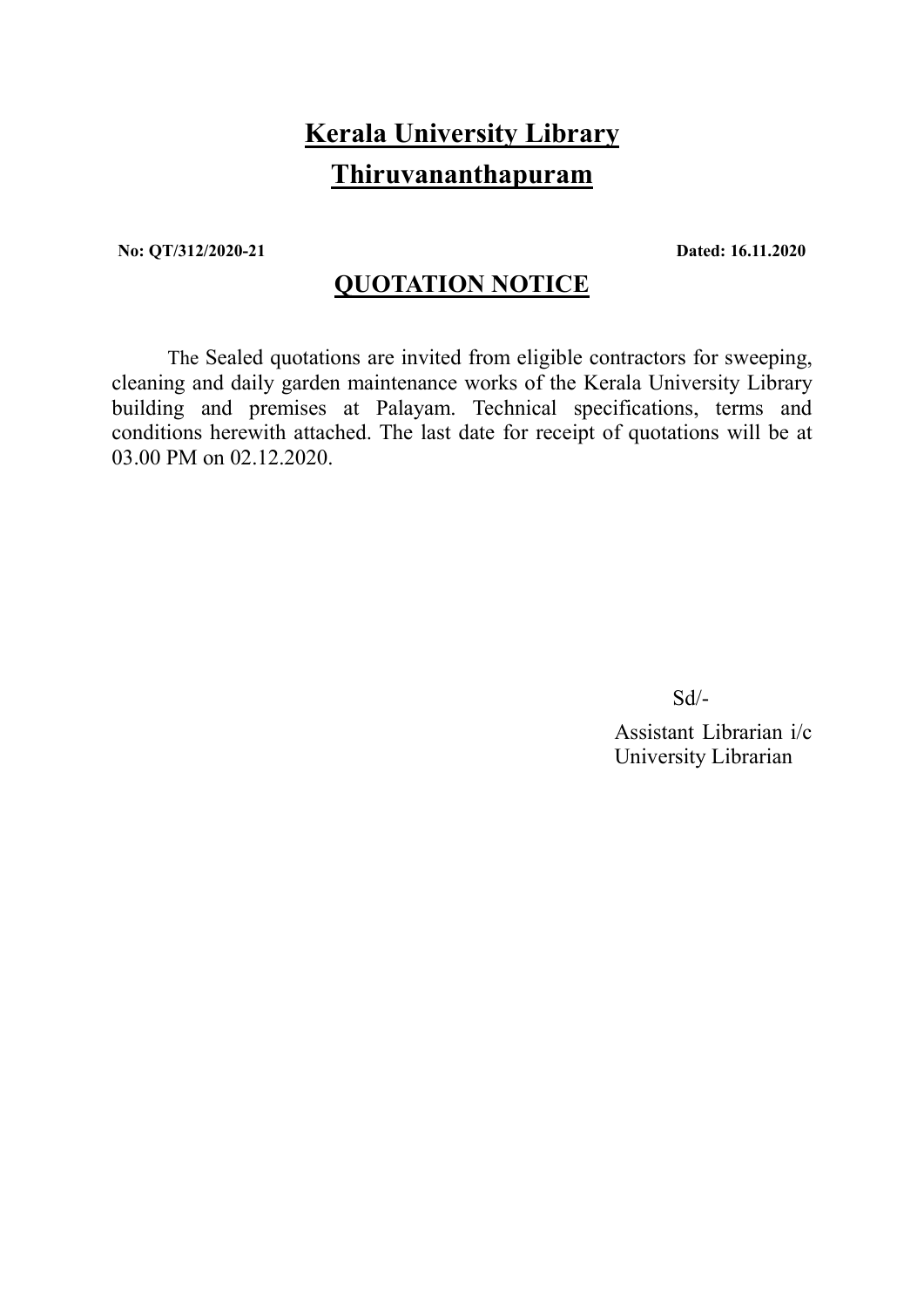# Kerala University Library, Thiruvananthapuram Sweeping Cleaning Service Contract

# Technical specifications and Terms & Conditions

### I. DESCRIPTION OF THE PREMISES

The Kerala University Library, Palayam, Thiruvananthapuram has about 75,000/- sq.ft., including corridors, different sections, offices, toilet complexes, dining halls, book stacking area in four floors, reception area, court yard etc.

#### II. THE WORK II.1. WORKS TO BE EXECUTED ON A DAILY BASIS:

- As the working hours of the library is from 8.00 am to 8.00 pm. on all week days, the sweeping and cleaning works in the reception area, service areas and front office should be commenced promptly at 7.30 am and completed before 8.00 am. ;
- The reception area and front office should be swept using mop or brush with a long handle and cleaned using wet mop;
- Dusting and cleaning of all exposed surfaces such as tables, counters and book and periodical shelves, almirahs etc.;
- Sweeping, Cleaning and disinfecting toilets, urinals, wash basins, mirrors, toilet flushes and other sanitary installations, in morning and afternoon;
- Emptying waste baskets and removal of waste;
- Cleaning of dining halls;
- Sweeping and cleaning of library portico, approach road, vehicle sheds and surroundings;
- Watering of plants, cleaning and arrangements of plant pots.

# II.2. WORKS TO BE EXECUTED ONCE IN A WEEK BASIS:

- Dusting and cleaning of lights, light shades, fans etc;
- Cleaning and removal of spider web from ceiling and wall;
- Cleaning of panel and glass in the aluminum fabricated cabinets;
- Dusting and cleaning of technical appliances (computers, telephones, printers, photocopiers etc);
- Dusting of all doors and windows, window frames and cleaning the glasses.

# II.3 WORKS TO BE EXECUTED ON MONTHLY BASIS:

• The library stacking area, corridors, offices, different section etc should washed using good quality floor cleaner;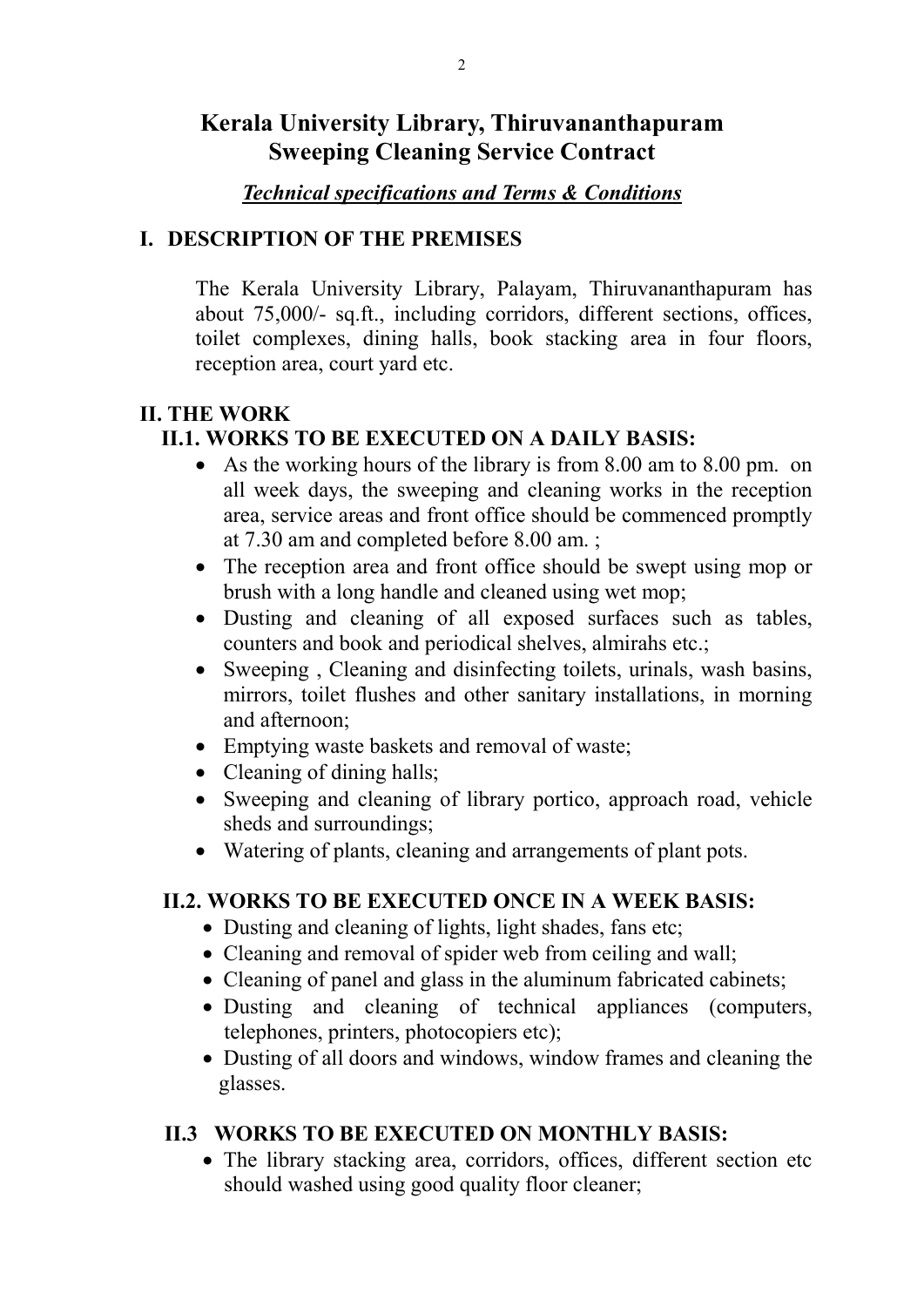• Cleaning of curtains and vertical blinds with appropriate products.

# II.4 WORKS TO BE EXECUTED ON AN AD HOC BASIS:

 Other urgent cleaning works that may arise in connection with public functions, visit of dignitaries etc. This includes disposal of waste materials also.

# III. GENERAL TERMS & CONDITION

- The workers employed by the contractor shall be paid wages not less than the wages prescribed under the minimum wages act.
- The workers of the contractor shall be covered under ESI, EPF and a copy of ESI and EPF deduction certificate shall be enclosed along with the monthly bills submitted by the contractor.
- The contractor shall arrange suitable cleaning materials and equipment's in his/her responsibility. The materials used must be standard and approved by authorities;
- Compulsory Service of seven workers (6 female and 1 male Gardner) is to be provided from 7.30 A.M to 12.30 P.M on all working days of the Library. Even though the service of 2 workers is to be made available up to 6 P.M., since the library is working up to 8 P.M. Their attendance should be marked and presented daily for verification. The entrance and exit of the cleaning staff in the library will be supervised by a designated officer in the Library. The contractor should submit the details of his/her workers and it should be updated as and when workers are changed. Signed and sealed photo identity cards should be issued with each worker;
- The Library premises and garden should be maintained everyday even if it is holidays.
- The contractor will be responsible to compensate for the loss or theft of any materials of Library or negligence of duty of the workers engaged by the contractor. The workers will never be treated as employees of the University and they will not have any claim in the University service.
- There shall not be worker –employer relations between the workers employed by the contractor and the University. The contractor shall be liable to deal and settle all kinds of problems of labour and the matter related with labour unions etc., including financial compensation, if any.
- The University will not be responsible for any accident, Injury or death of the deployed persons by the contractor. Any claim arising out of the discharge of the duties assigned to them shall be settled by the contractor only.